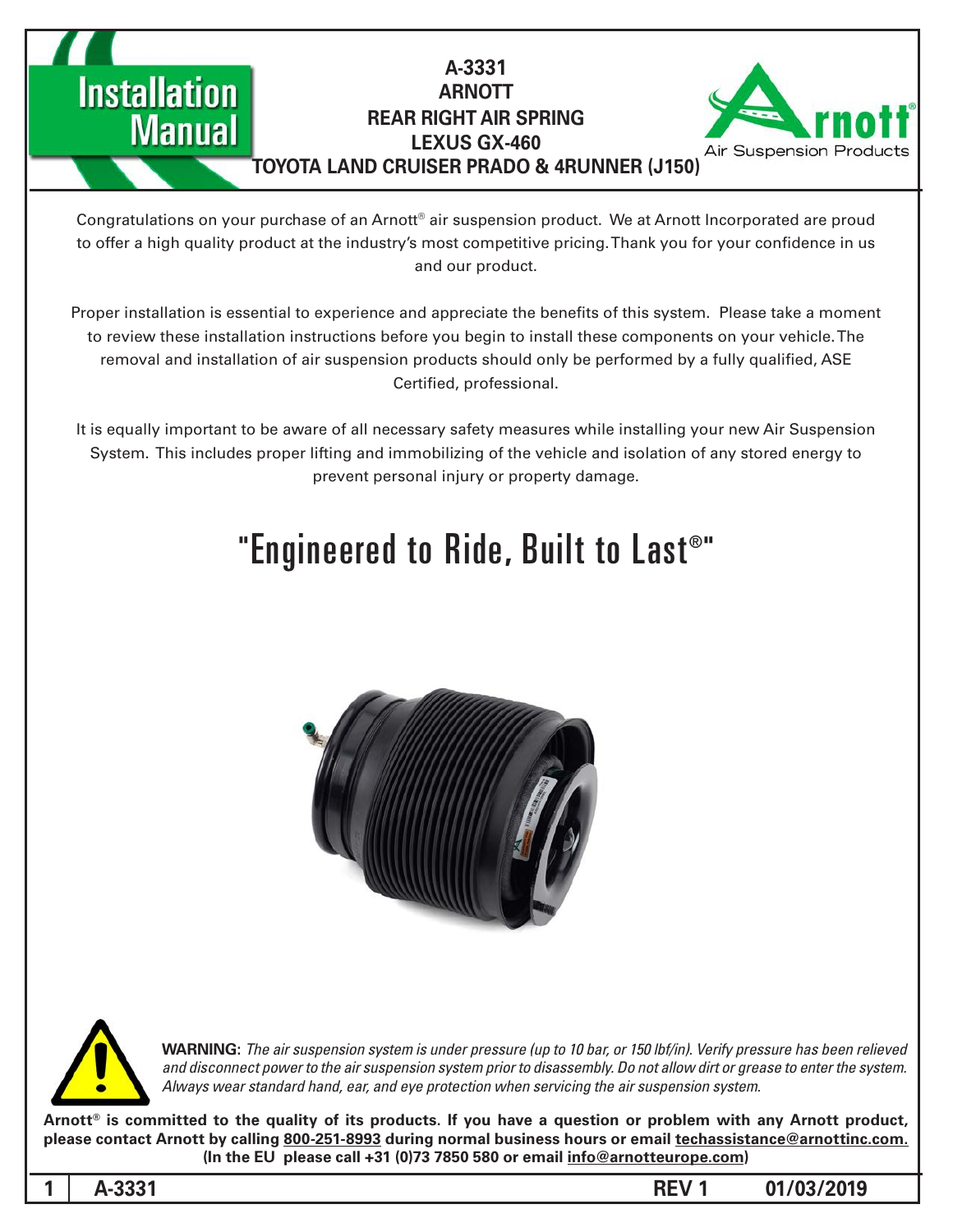## A-3331 **ARNOTT REAR RIGHT AIR SPRING LEXUS GX-460 TOYOTA LAND CRUISER PRADO & 4RUNNER (J150)**



## **GENERAL INFORMATION:**

**Manual** 

**Installation** 

Reading this manual signifies your agreement to the terms of the general release, waiver of liability, and hold harmless agreement, the full text of which is available at www.arnottinc.com.

- Not to be stored below 5<sup>o</sup>F (-15<sup>o</sup>C) or above 122<sup>o</sup>F (50<sup>o</sup>C).
- Avoid damage to air lines and cables.
- Removal and installation is only to be performed by fully qualified personnel.
- Use car manufacturer's diagnostic software.

 *in specified than other manner a in out carried is work if incurred be can system suspension air and vehicle the to Damage* **:CAUTION** *the instructions or in a different sequence.* 



 *to how on manual s'owner your consult components electric with working while circuits short of possibility the avoid To* disconnect your battery.



Consult your vehicle owner's manual, service manual, or car dealer for the correct jacking points on your vehicle and for additional care, safety and maintenance instructions. Under no circumstances should any work be completed underneath the vehicle if it is not adequately supported, as serious injuries and death can occur.



*This vehicle contains a "Closed Air Supply System". Replacement of components requires proper adherence to* procedures set forth within OE servicing literature. Failure to comply with the OE prescribed procedures can result *in component damage and/or failure.* 

## **AIR SPRING REMOVAL**

- 1. SET STEERING TO STRAIGHT AHEAD.
- 2. RAISE VEHICLE AND REMOVE APPLICABLE REAR WHEEL. (FIGURE 1)



**FIGURE 1**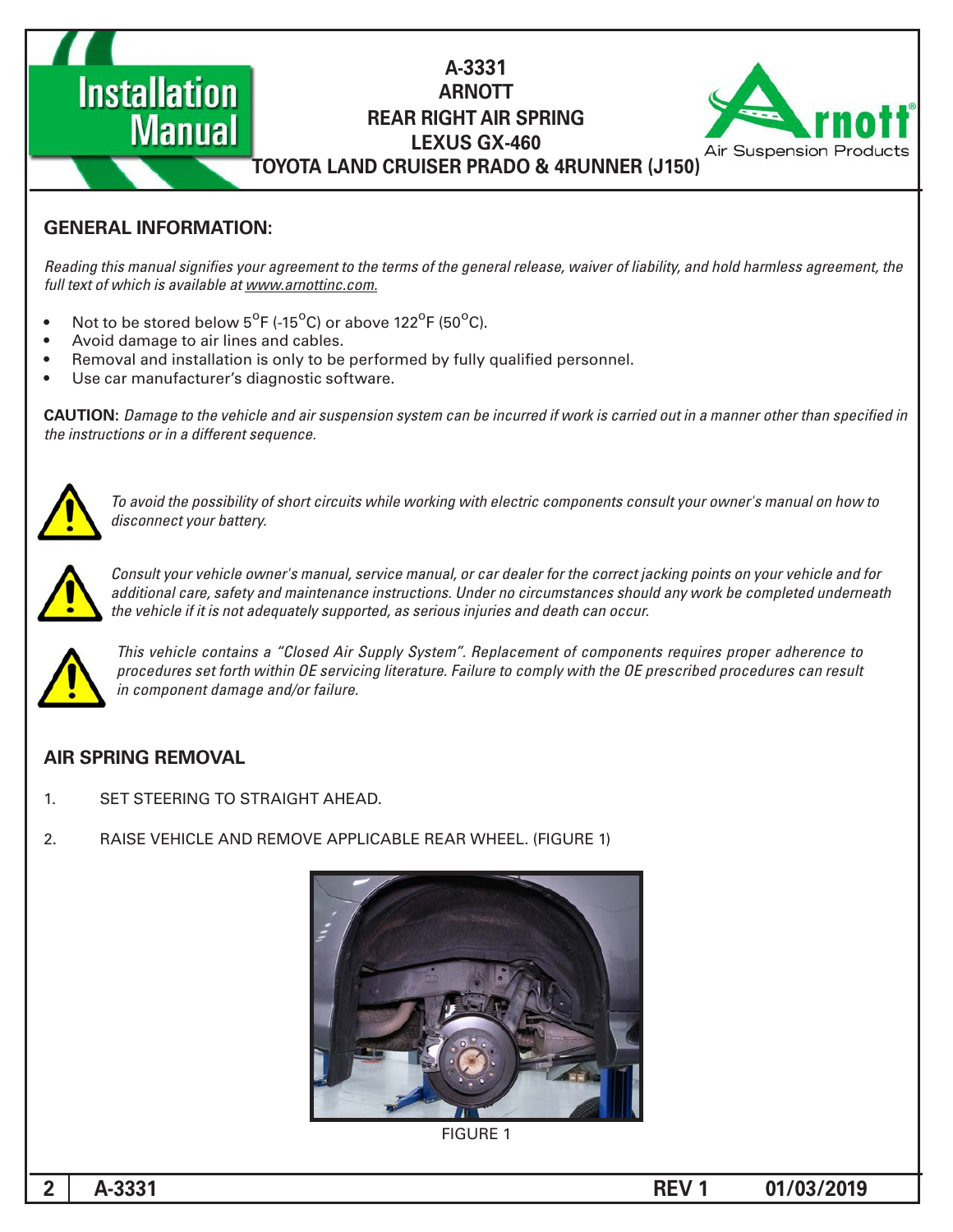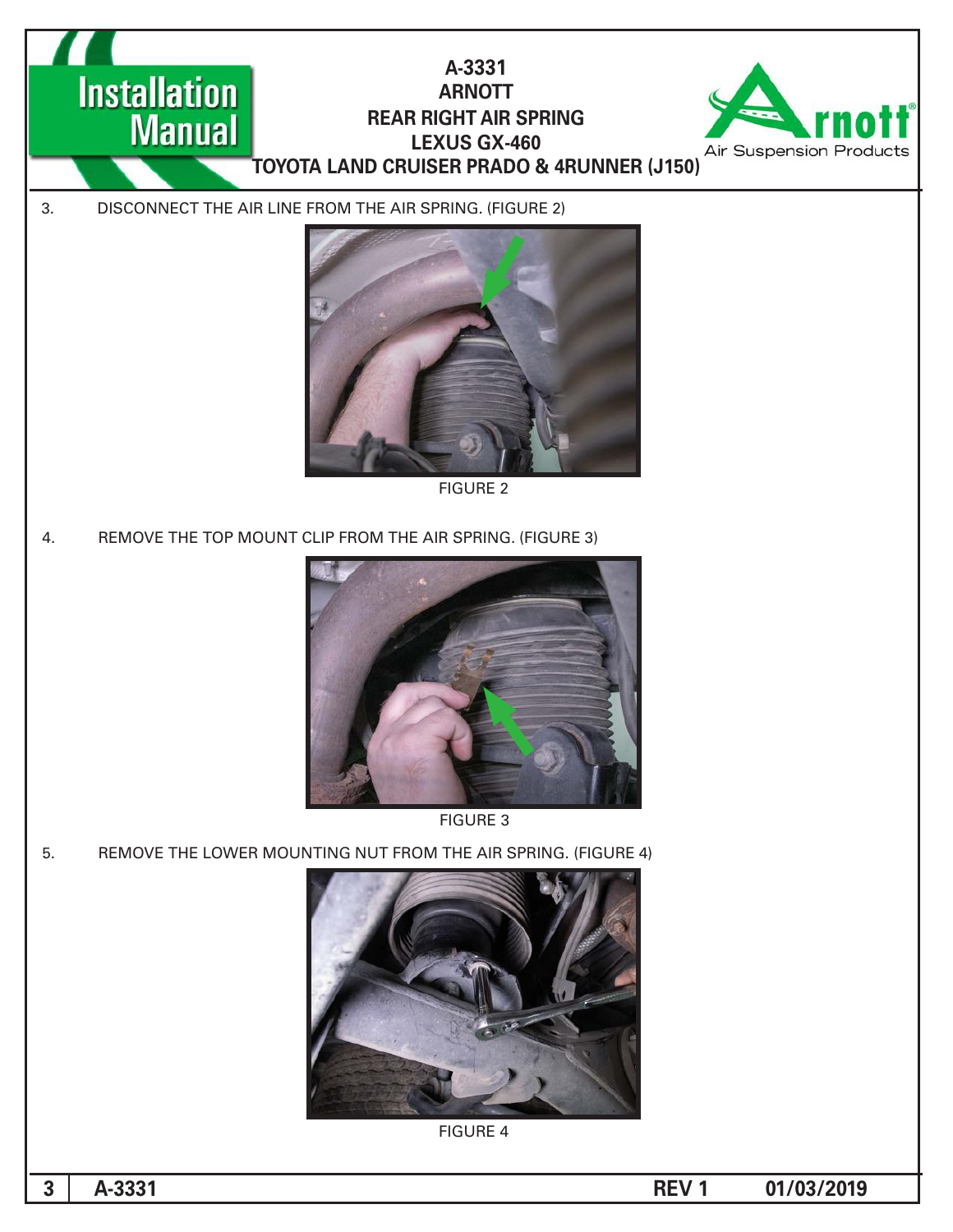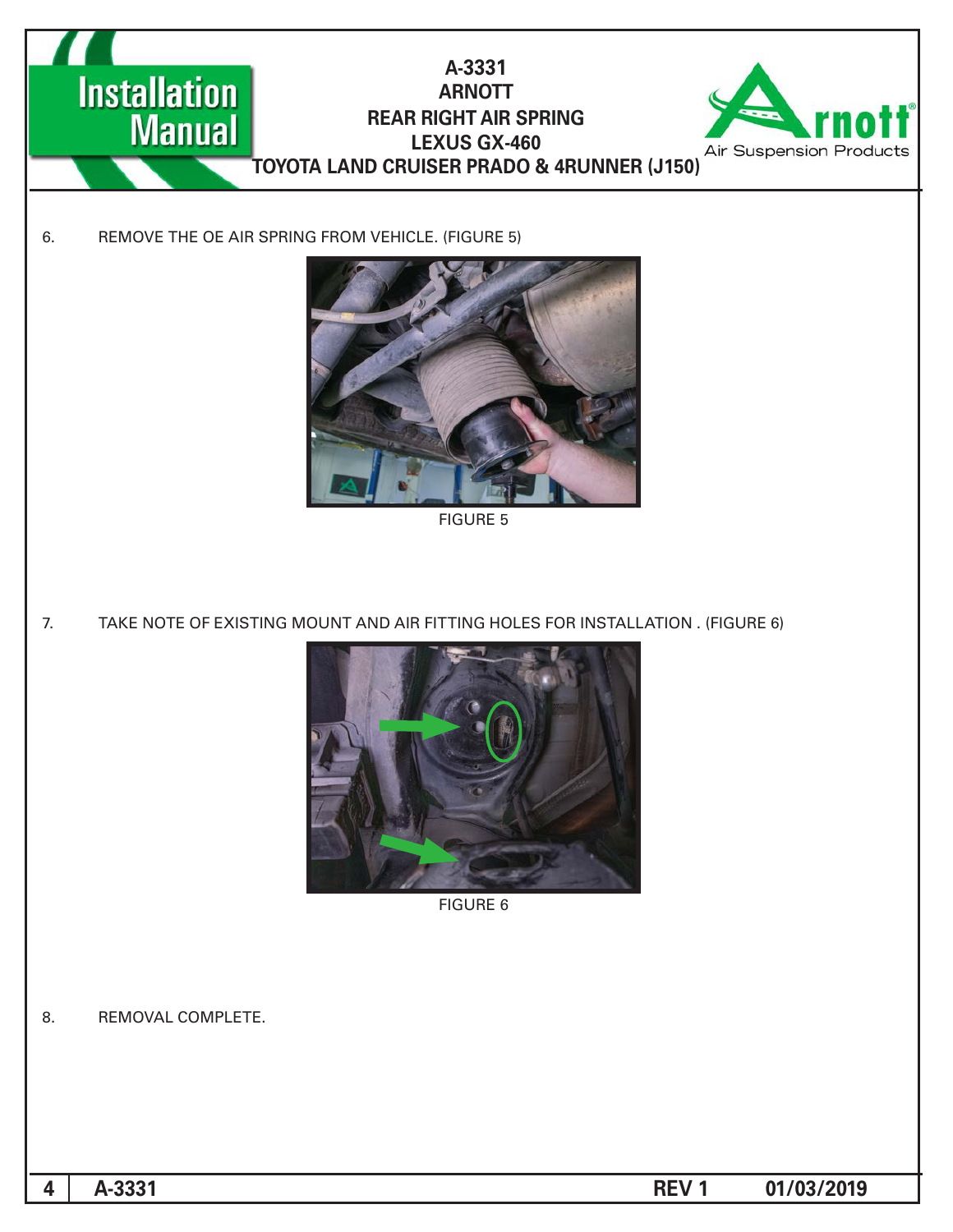A-3331 **ARNOTT REAR RIGHT AIR SPRING LEXUS GX-460 TOYOTA LAND CRUISER PRADO & 4RUNNER (J150)** 



#### **AIR SPRING INSTALLATION**

**Manual** 

**Installation** 



*Tighten all nuts and bolts to manufacturer's specifications during the installation process.* 



Install air line into new air line fitting until fully secure.



Damage to the vehicle and air suspension system can be incurred if work is carried out in a manner other than specified *in the instructions or in a different sequence.* 

1. INSTALL THE AIR SPRING INTO THE VEHICLE AND ENSURE IT IS SEATED IN THE TOP AND BOTTOM MOUNTS CORRECTLY. (FIGURES 7, 8)







**FIGURE 8** 

2. INSTALL THE AIR LINE INTO THE AIR SPRING FITTING USING THE TABLETOP FIGURE AS AN EXAMPLE, PRESS AIR LINE IN UNTIL IT IS FIRMLY SEATED. (FIGURES 9, 10)





FIGURE 9 FIGURE 10